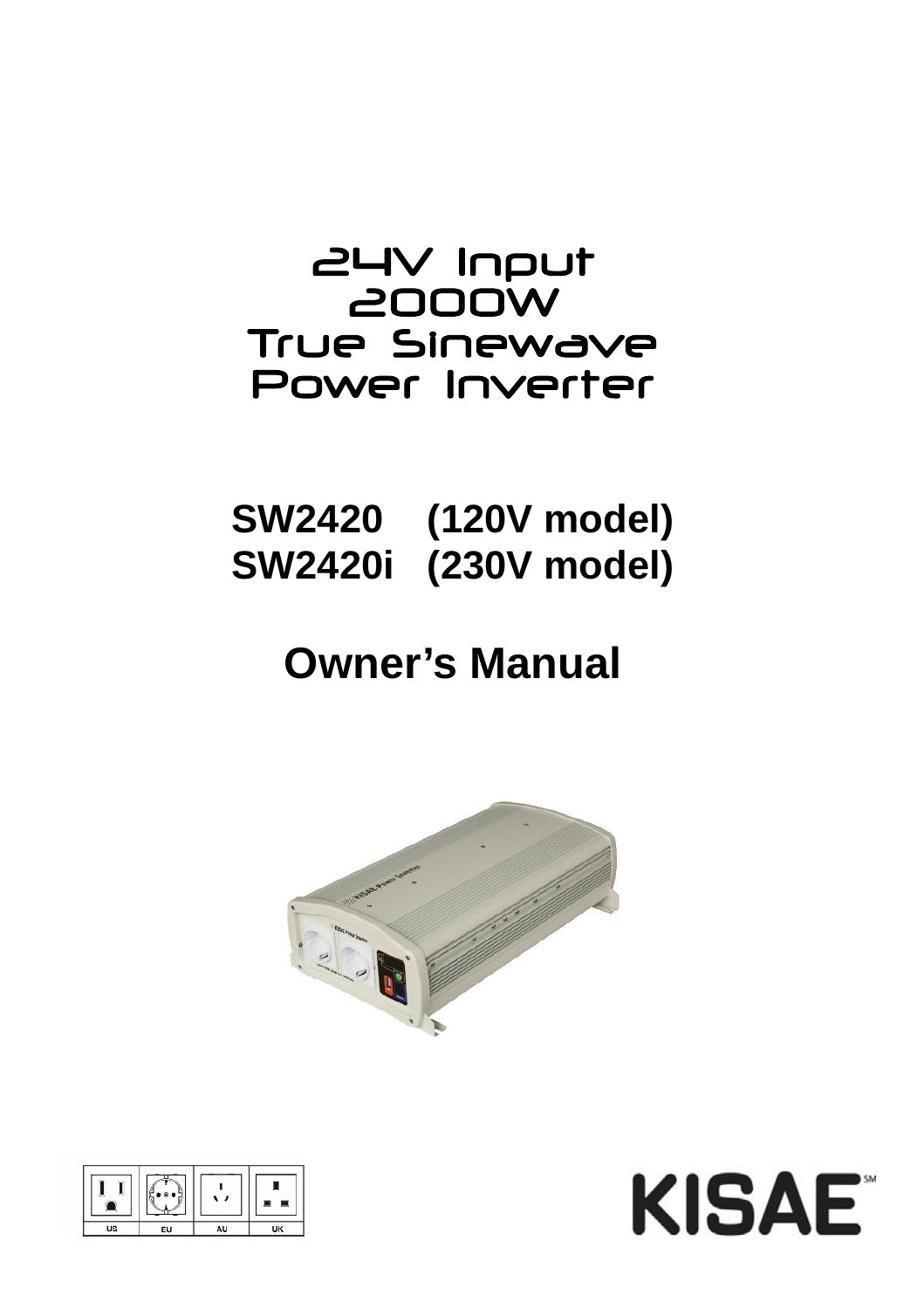For safe and optimum performance, the Power Inverter must be used properly. Carefully read and follow all instructions and guidelines in this manual and give special attention to the **CAUTION** and **WARNING** statements.

## **PLEASE KEEP THIS MANUAL FOR FUTURE REFERENCE**

#### **Disclaimer**

While every precaution has been taken to ensure the accuracy of the contents of this guide, **KISAE Technology** assumes no responsibility for errors or omissions. Note as well that specifications and product functionality may change without notice.

#### **Important**

Please be sure to read and save the entire manual before using your **KISAE True Sinewave Power Inverter.** Misuse may result in damage to the unit and/or cause harm or serious injury. Read manual in its entirety before using the unit and save manual for future reference.

#### **Product Numbers**

#### *120V model:*

SW2420 Power Inverter 24V 2000W 120VAC (NEMA 5-20)

#### *230V Model:*

| SW2420i-EU Power Inverter 24V 2000W 230VAC (Schuko Socket - CEE 7/4)       |
|----------------------------------------------------------------------------|
| SW2420i-UK Power Inverter 24V 2000W 230VAC (British Socket - BS1363)       |
| SW2420i-AU Power Inverter 24V 2000W 230VAC (Australia Socket – NS/NZS3112) |

#### **Document Part Number**

MUSW2420 Rev A (Nov 30, 2015)

#### **Service Contact Information**

Email: info@kisaetechnology.com Phone : 1-877-897-5778 Web : www.kisaepower.com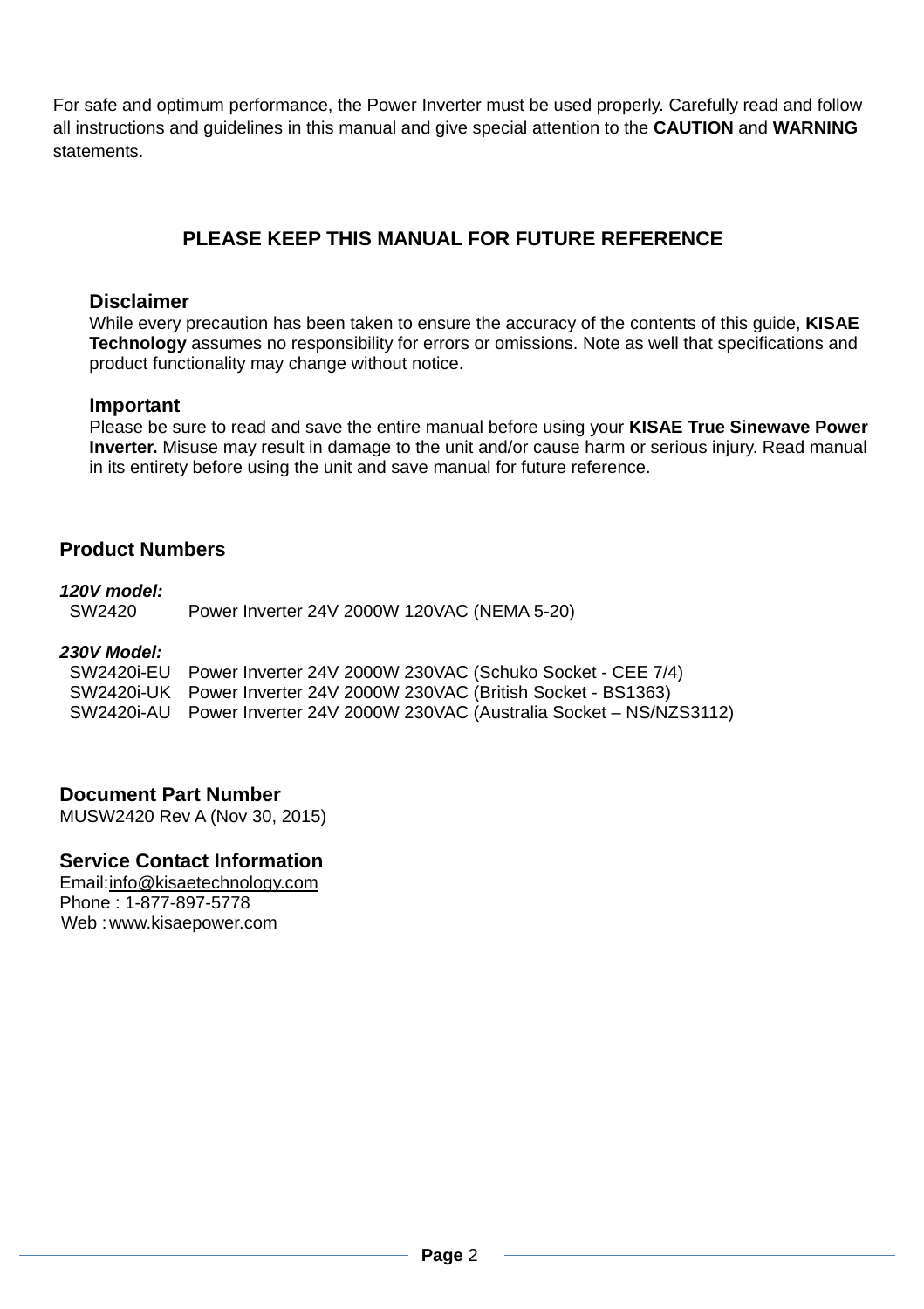## **Table of Contents**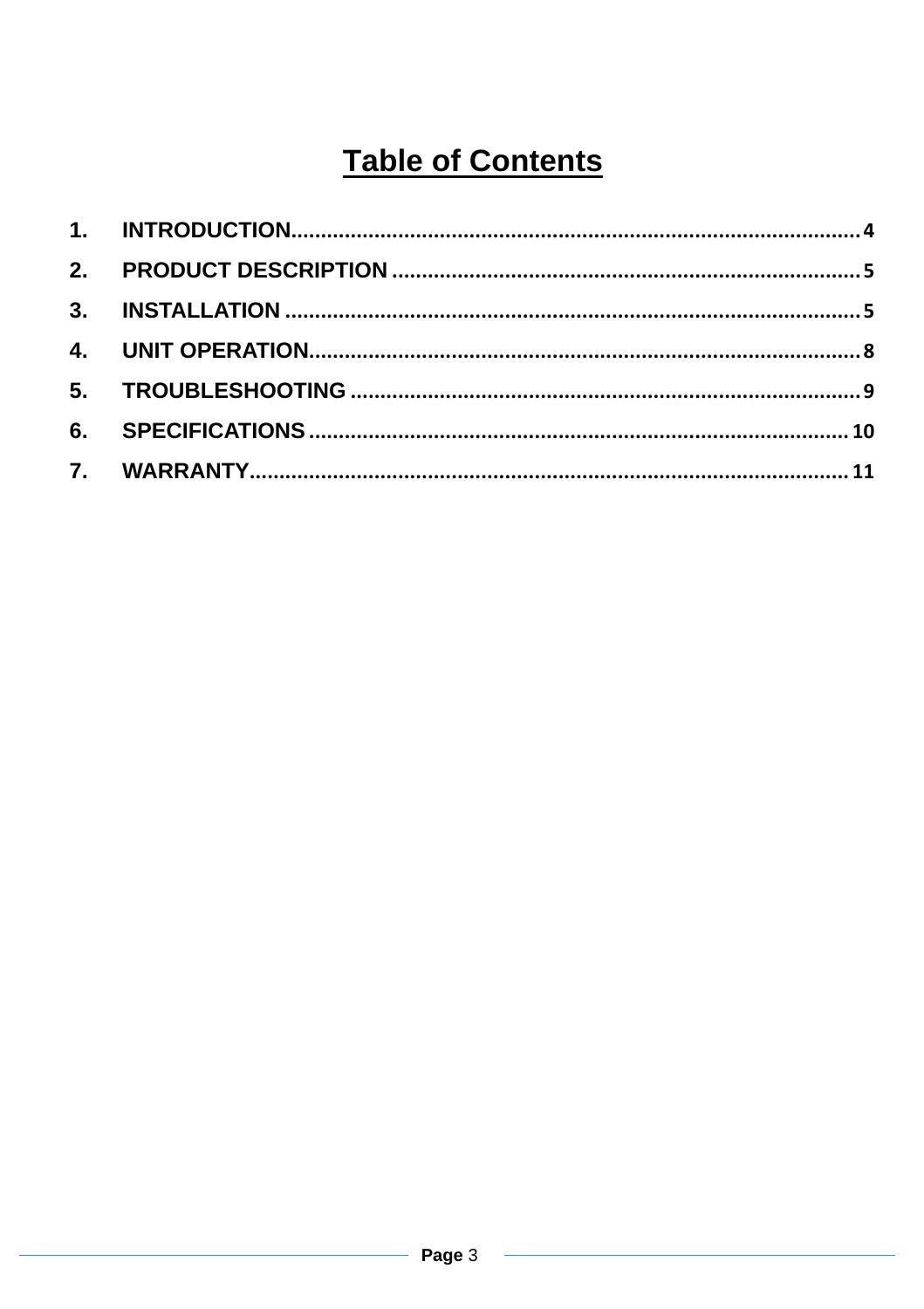## **1. INTRODUCTION**

Thank you for purchasing the KISAE True Sinewave Power Inverter. With our state of the art, easy to use design, this product will offer you reliable service by providing AC power and 5V USB power for your home, cabin, boat, RV or Trailer. The Power Inverter can run many AC-powered appliances when you need AC power anywhere. The 5V USB power can charge many USBpowered devices.

This manual will explain how to use this unit safely and effectively. Please read and follow these instructions and precautions carefully.

#### **IMPORTANT SAFETY INFORMATION**

This section contains important safety information for the True Sinewave Power Inverter. Each time, before using the unit, READ ALL instructions and cautionary markings on or provided with the unit, and all appropriate sections of this guide.

The unit contains no user-serviceable parts. See Warranty section for how to handle product issues.

#### **DANGER: Fire and/or Chemical Burn Hazard**

- Do not cover or obstruct any air vent openings and/or install in a zero-clearance compartment.
- **DANGER: Failure to follow these instructions can result in death or serious injury**
- When working with electrical equipment or lead acid batteries, have someone nearby in case of an emergency.
- Study and follow all the battery manufacturer's specific precautions when installing, using and servicing the battery connected to the inverter.
- Wear eye protection and gloves.
- Avoid touching your eyes while using this unit.
- Keep fresh water and soap on hand in the event battery acid comes in contact with eyes. If this occurs, cleanse right away with soap and water for a minimum of 15 minutes and seek medical attention.
- Batteries produce explosive gases. **DO NOT** smoke or have an open spark or fire near the system.
- Keep unit away from moist or damp areas.
- Avoid dropping any metal tool or object on the battery. Doing so could create a spark or short circuit which goes through the battery or another electrical tool that may create an explosion.

#### **WARNING: Shock Hazard. Keep away from children!**

- Avoid moisture. Never expose unit to snow, water etc.
- Unit provides high voltage AC; treat the AC output socket the same as regular wall AC sockets at home.

#### **WARNING: Explosion hazard!**

- DO NOT use the unit in the vicinity of flammable fumes or gases (such as propane tanks or large engines).
- AVOID covering the ventilation openings. Always operate unit in an open area.
- Prolonged contact to high heat or freezing temperatures will decrease the working life of the unit.

## **FCC and EMC INFORMATION**

This equipment has been tested and found to comply with the limits for a Class B digital device, pursuant to part 15 of the FCC Rules on 120V model and to comply with the limits for CE EMC standard on 230V model. These limits are designed to provide reasonable protection against harmful interference in a residential installation. This equipment generates, uses and can radiate radio frequency energy and, if not installed and used in accordance with the instructions, may cause harmful interference to radio communications. However, there is no guarantee that interference will not occur in a particular installation. If this equipment does cause harmful interference to radio or television reception, which can be determined by turning the equipment off and on, the user is encouraged to try to correct the interference by one or more of the following measures:

• Re-orient or relocate the receiving antenna.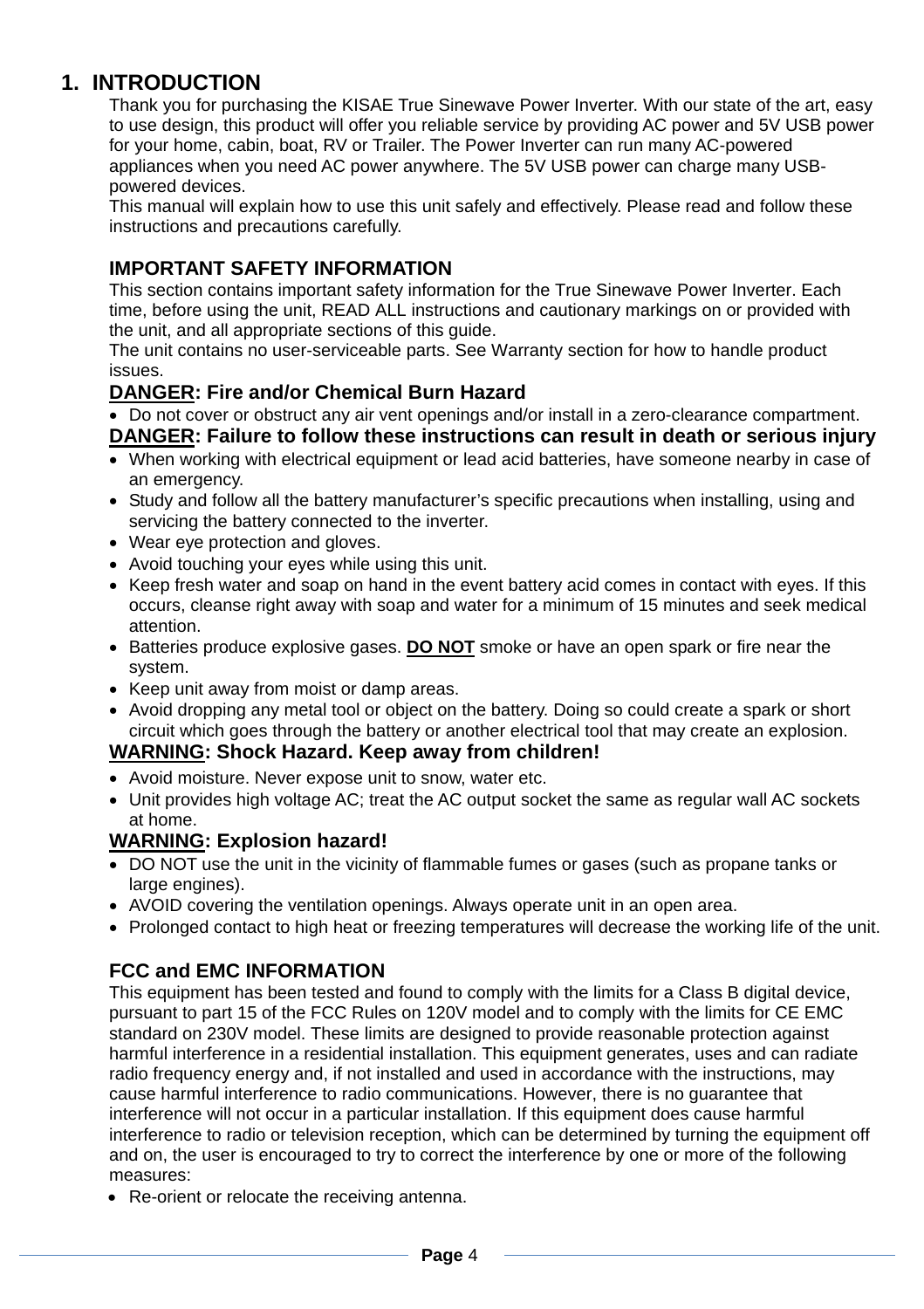- Increase the separation between the equipment and the receiver.
- Connect the equipment into an outlet on a circuit different from that to which the receiver is connected.
- Consult the dealer or an experienced radio/TV technician for help.

#### **LIMITATIONS ON USE**

Do not use in connection with life support systems or other medical equipment or devices.

## **2. PRODUCT DESCRIPTION**

The True Sinewave Power Inverter includes the items list below.

- Power Inverter base unit
- Owner's manual

| <b>Series</b> | Model No.        | <b>Output Rating</b> | <b>AC Output Socket Types</b> |
|---------------|------------------|----------------------|-------------------------------|
| 120V model    | <b>SW2420</b>    | <b>2000W</b>         | 20A GFCI                      |
| 230V model    | SW2420i-EU,UK,AU | <b>2000W</b>         | 16A(EU), 13A(UK), 10A(AU)     |

## **3. INSTALLATION**

**WARNING: It is recommended that all wiring be done by a certified technician or electrician to ensure adherence to the applicable electrical safety wiring regulations and installation codes. Failure to follow these instructions can damage the unit and could also result in personal injury or loss of life.**

**CAUTION:** Before beginning unit installation, please consider the following:

- The unit should be used or stored in an indoor area away from direct sunlight, heat, moisture or conductive contaminants.
- When placing the unit, allow a minimum of three inches of space around the unit for optimal ventilation.

## **Understanding the unit features**

*AC Output Front Panel* 





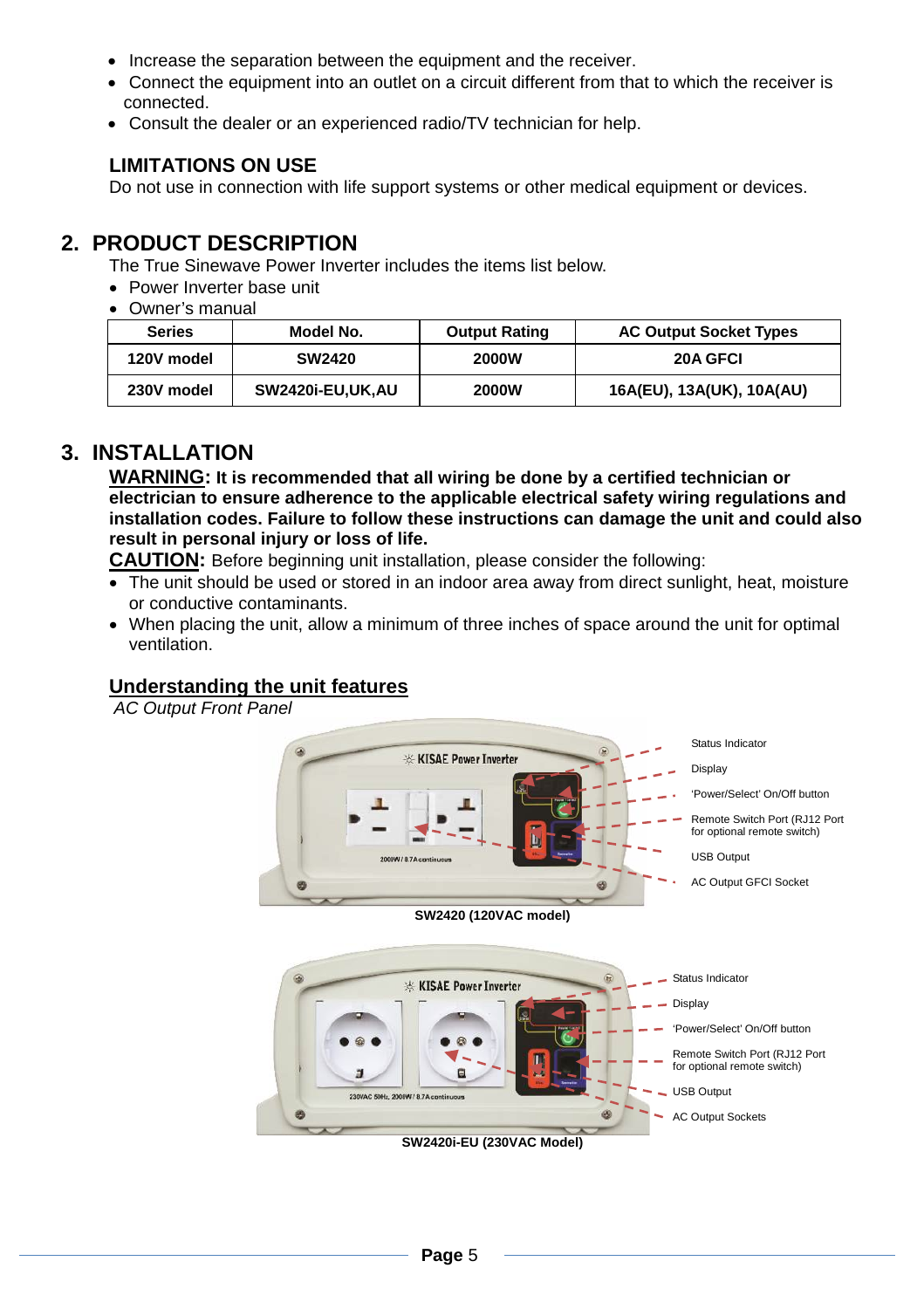

## **Preparing for Installation**

Typical Wiring block diagram of charger:



#### *24V Battery Bank:*

- The use of a deep cycle battery is highly recommended for power inverter application
- For battery size, you need to identify what you wish to operate, and for how long. It is recommended that you purchase as much battery capacity as possible. See more in "*Estimated Run Time"* in Section 4.

#### *DC Fuse or Circuit Breaker:*

- DC-rated fuse or DC-rated circuit breaker connected along the DC positive line is required. **Fuse/Circuit Breaker Rating 150 Adc**
- Based on the size of your 24V Battery Bank, determine the overall short circuit current rating of the battery bank from the battery manufacturer. The fuse or circuit breaker chosen has to be able to withstand the short circuit current that may be generated by the battery bank
- For Marine application, the over-current protection device needs to be installed within 7 inches (17.8cm) from the battery positive terminals.

#### *DC Disconnect Switch:*

- Use a 24V or higher rated DC Disconnect Switch with the same or higher rating as the selected fuse or circuit breaker. Use ignition protected switches when required by local codes.
- The DC Disconnect Switch is used to disconnect the DC power between the unit and the battery bank during service, maintenance or trouble shooting.

#### *DC Input Cable Size:*

- All DC cables require insulated multi-strand low resistance cable.
- The DC cables must be copper and must be rated 105°C minimum.

| Model           | <b>Minimum Wire Size</b> | <b>Recommended Cable Length</b> |
|-----------------|--------------------------|---------------------------------|
| SW2420, SW2420i | AWG # 2                  | < 5 feet                        |

**Caution:** Use of smaller gauge cable or longer cable length may cause the inverter to shutdown under heavy load. It may also melt the cable insulation and catch fire and can result in death or serious injury. Choice of the cable size should also match with the rating of the DC fuse used.

**Important:** The recommended cable length is limited to < 5 feet. This is due to the consideration of voltage drop between the battery and the unit. Select a bigger size cable if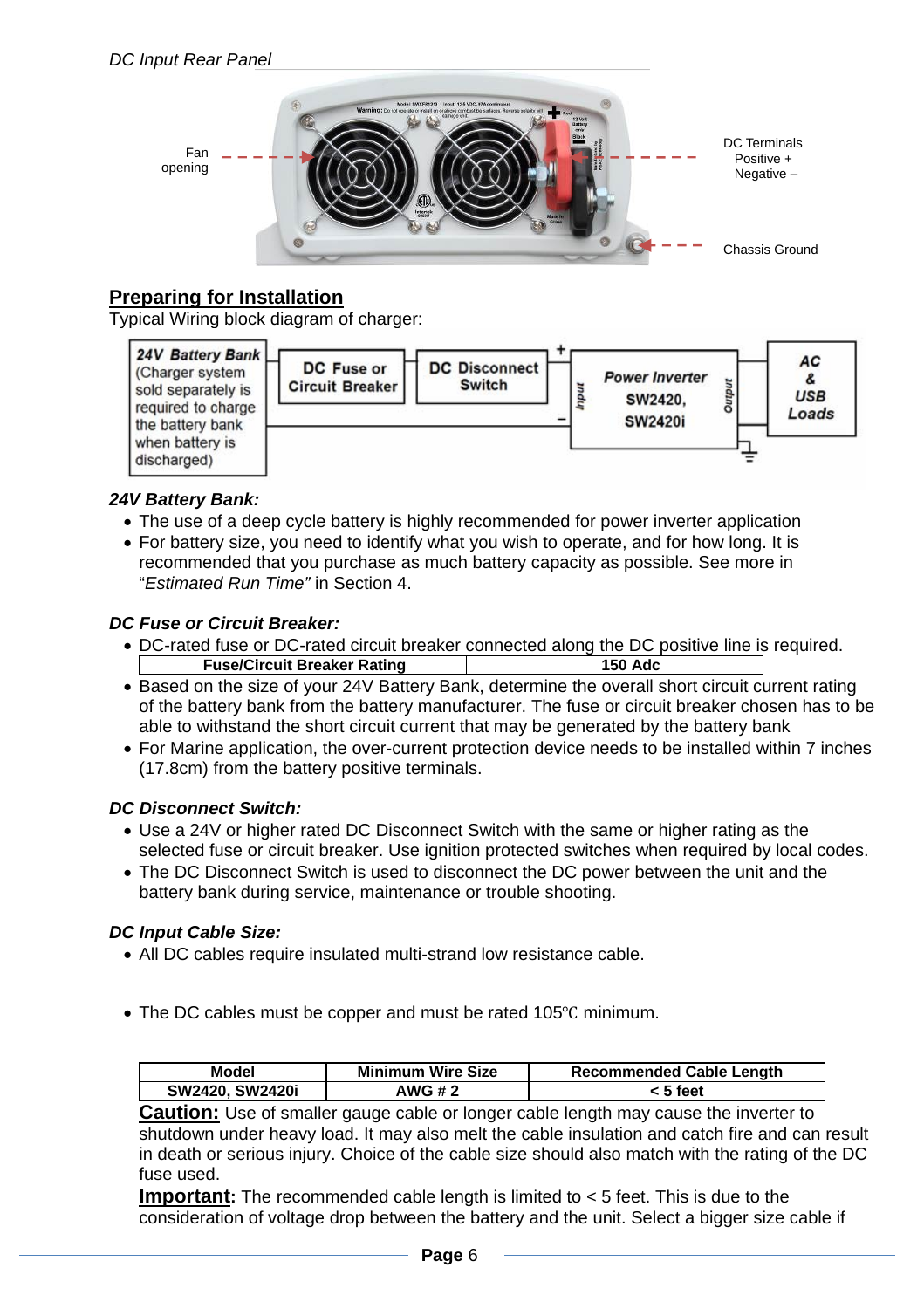long cable length is required.

#### *Chassis Grounding Cable Size:*

**Important:** The unit is grounded through the Chassis Ground (ground stud) located near the DC Input terminal and the chassis of the unit has to be grounded properly before use.

- For Marine application, the DC grounding cable size may be one size smaller than the minimum size conductor required for the DC current-carrying conductors and the conductor is no smaller than #10AWG.
- For Recreational Vehicle or Caravan application, the unit has to be grounded to the vehicle chassis with a minimum #8 AWG copper conductor.

## **Installing the Power Inverter System**

#### **WARNING: Electrical Shock Hazard**

**The unit 'On/Off' switch does not disconnect the DC power from the battery. Use the DC Disconnect Switch or disconnect the DC input cables to disconnect the DC power from the battery before working on any circuits connected to the unit. Failure to follow these instructions can result in death or** 

**serious injury.** 

#### *Installation:*

- Choose an appropriate mounting location.
- For indoor use only, the unit can be mounted in any direction except with the DC Input panel facing downwards.
- Use the mounting template on the right to mark the positions of the mounting screws.
- Drill the 4 mounting holes and place the Power Inverter in position and fasten the unit to the mounting surface.



**Important:** Field wiring DC terminals tightening torque 12-13 Nm

#### *Chassis Grounding Connection:*

**DANGER: The unit chassis has to be grounded properly. Never operate the Power Inverter without proper grounding. Failure to do so will result in death or serious injury.** 

- Connect the grounding cable's ring terminal to the unit ground screw.
- Connect the other side of the cable to the common grounding point.

#### *DC Input Connection:*

#### **CAUTION: Reversing the DC Input terminal will damage the unit and it cannot be repaired. Damage caused by reverse polarity connection is not covered by the warranty.**

- Connect the negative DC input cable between the Inverter DC negative terminal and battery negative terminal.
- Make sure the DC Disconnect Switch is in the OFF position.
- Connect a positive DC input cable between the inverter DC positive terminal and one terminal of the Disconnect Switch.
- Connect another DC input cable between the other terminals of the Disconnect Switch to one side of the terminal of the fuse holder.
- Connect another DC input cable between the other terminal of the fuse holder and the battery positive terminal.
- Install the selected fuse to the fuse holder.

#### *Remote Switch (optional) Connection:*

• Insert the **Remote Switch** accessory (**RM1201-00**) to the RJ11 '**Remote Switch Port**' located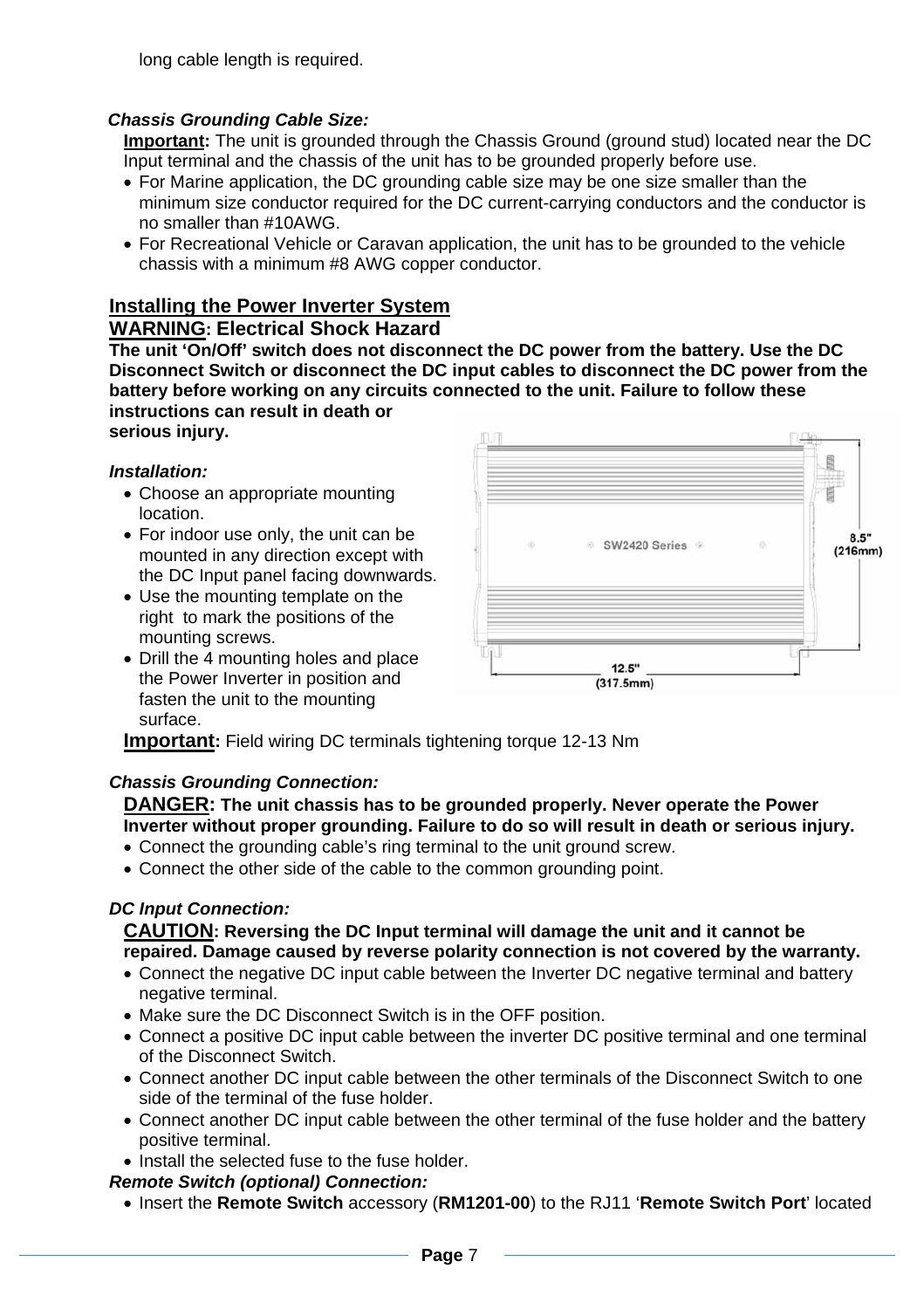at the Front AC panel of the Power inverter. Please note polarity.

#### *Test the Power Inverter Connection:*

- Turn unit on by pressing and holding the On/Off button on the main unit for about a second until a beeping sound occurs. The 'Status' light turns on indicating the Power Inverter is ON. Check the digital display showing measured battery voltage and output power alternatively. Both AC output and 5V USB are now available.
- Plug in a small AC load like a 40W table lamp or small appliance to the AC socket to verify AC is available. If AC is not available, check for error code on display or troubleshooting section. The unit is successfully installed and functioning properly.

### *Test the GFCI Monthly: (SW2420 - 120V model only)*

- Use the following instruction to perform a monthly test of the AC Output GFCI Socket to ensure the GFCI is functioning properly.
- Turn unit on and plug a small AC load (e.g. 40W light bulb) to the AC Output GFCI Socket.
- Check that the AC load is ON.
- Press '*Test*' button and observe a clicking sound. Check that the AC load is turned off.
- Press '*RESET*' button and check that the AC load is back ON again.

**Note**: This test is performed when Power Inverter is ON.

## **4. UNIT OPERATION**

### *Turn ON and OFF the unit*

- Press and hold the "**Power/Select**" button for 1 second until a beep is sounded.
- Display will show the Load Sense setting "LS0" or "LS1" for a few seconds to indicate the load sense setting ('**LS0**' = Load Sense function disabled, '**LS1**' = Load Sense function enabled). See more details in "Understanding and setting the Load Sense Function" below.
- Display will then show the measured battery voltage and output power alternatively. Status LED will turn green. 5V USB and AC output are available.
- Press "**Power/Select**" button to turn unit off.

## *Remote ON /OFF Switch (Optional)*

• If optional '**Remote Switch**' is used, the ON/OFF momentary switch on the remote switch is connected in parallel with the "**Power/Select**" button on the unit. The switch shares the same function as the "**Power Select**" function on the unit.

#### *Understanding the Display & Status LED*

#### LED Display:

- '**LS0**' Display shows Load Sense setting (LS0 indicates load sense function is disabled)
- '**12.5'** Display shows measured battery voltage
- '**0.80**' Display shows total output AC power in kW (800W as shown)
- '**E01**' Display shows error or warning code. See *Understanding the Error Code* for details Status LED:
- Green: Unit operation is normal
- Amber: Warning is detected. Unit will shutdown at any time. Please check *Understanding the Error Code* and *Troubleshooting* section for details.
- Red: Error is detected and unit has shutdown. Please check *Understanding the Error Code* and *Troubleshooting* section for details.

## *Understanding the Load Sense Function*

The unit load sense function reduces power consumption in order to conserve power draw from the DC source. Every time when the unit is turned on, it shows the load sense setting once (either "**LS0**" or "**LS1**") before it shows the battery voltage and O/P power level in the display. When the load Sense function is enabled ("**LS1**"), the AC output of the unit switches ON once every few seconds to detect the AC load connected to the unit. If the load connected is > 10W, the AC output will remain ON continuously until the AC load is reduced to below 3W. It will than resume back to ON/OFF function until it senses the load connected is > 10W again.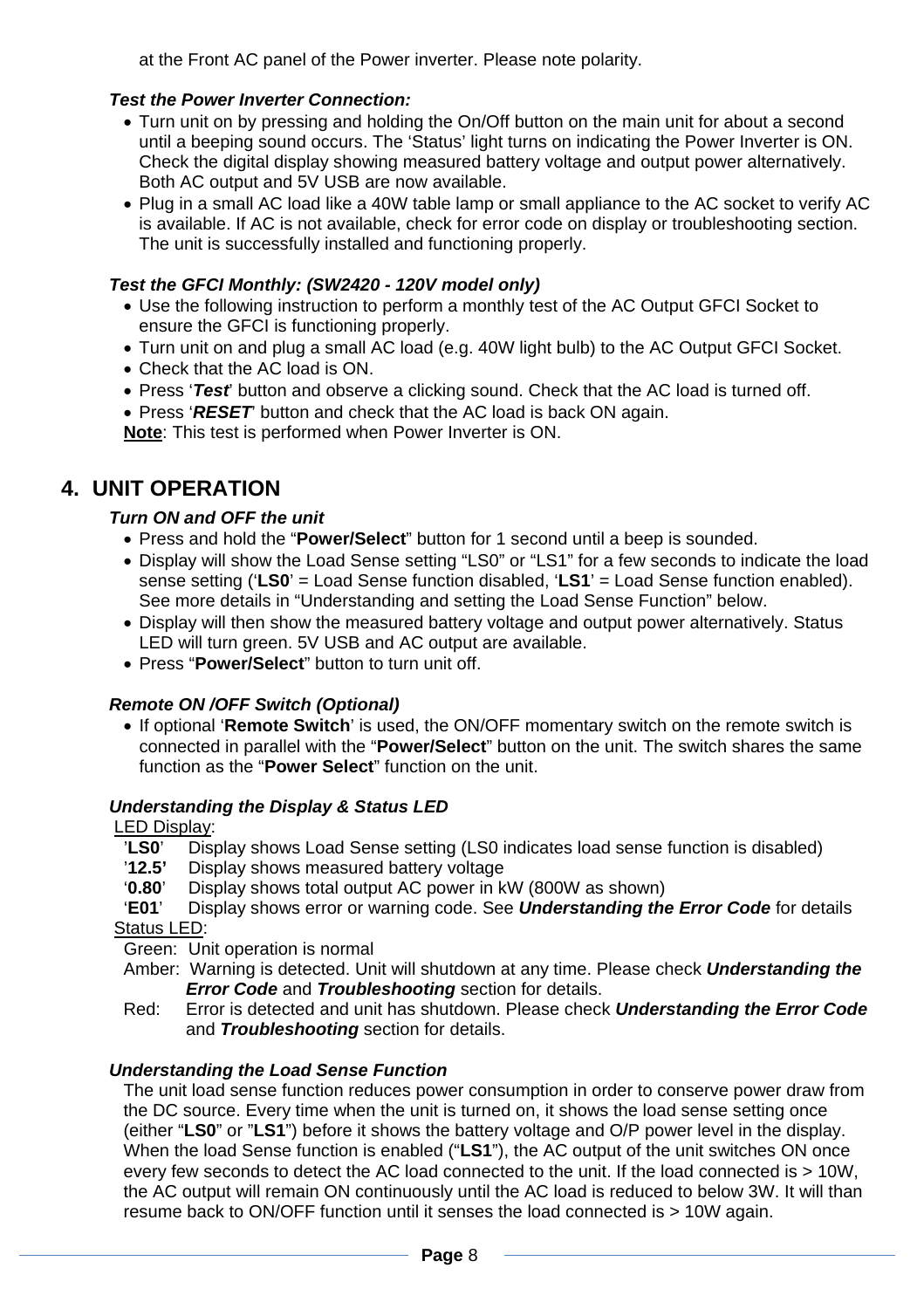#### *Understanding the Error Code*

| Code | <b>Condition</b>                                                           | <b>Corrective Action</b>                                                                                                |
|------|----------------------------------------------------------------------------|-------------------------------------------------------------------------------------------------------------------------|
| E01  | Input battery voltage is too low and unit<br>has shutdown                  | Recharge battery immediately and restart unit                                                                           |
| E02  | Input battery voltage is too high and unit<br>has shutdown                 | Check battery voltage or determine if any<br>external charger is connected to the battery bank                          |
| E03  | AC output is overloaded or short circuited<br>and unit has shutdown        | Check load connected to the output. Reduce<br>load and restart the unit                                                 |
| E04  | Internal temperature is too high and unit<br>has shutdown                  | Turn unit off and wait for 15 minutes before<br>restarting. Check if any object has blocked the<br>air flow of the unit |
| E05  | Input battery voltage is low and warning<br><b>OCCULS</b>                  | Recharge battery as unit will shutdown shortly                                                                          |
| E06  | AC output load connected has sensed<br>high and is close to shutdown limit | Reduce load                                                                                                             |
| E07  | Internal temperature is high and is close<br>to shutdown limit             | Reduce load and check if any ventilation of the<br>unit is blocked                                                      |

#### *AC Load on Power Inverter*

Although the Power Inverter can provide high surge power up to two times the rated output power, some high surge loads like sump-pumps, heavy duty motors etc. may still trigger the inverter protection system even though the load falls within the power rating of the inverter. A higher power Inverter is required for these appliances.

#### *Estimated Run time*

Following run times are estimates for reference. It is based on using different battery bank sizes. Actual run times may vary.

|                           | Estimate run time on different 24V Battery Bank Sizes |           |             |                 |              |
|---------------------------|-------------------------------------------------------|-----------|-------------|-----------------|--------------|
| <b>AC Load</b>            | 30AH                                                  | 60AH      | <b>90AH</b> | <b>120AH</b>    | <b>150AH</b> |
| 50 W                      | 11 hrs.                                               | 22 hrs.   | 33 hrs.     | 44 hrs.         | 55 hrs.      |
| 100 W                     | 5 hrs.                                                | 11.5 hrs. | 17 hrs.     | 23 hrs.         | 29 hrs.      |
| 200 W                     | 2.5 hrs.                                              | 5 hrs.    | 8 hrs.      | 11 hrs.         | 13.5 hrs.    |
| 500 W                     | 49 mins                                               | 2 hrs.    | 3 hrs.      | 4 hrs.          | 5 hrs.       |
| 1000W                     | 15 mins                                               | 49 mins   | $1.5$ hrs.  | 2 hrs.          | 2.5 hrs.     |
| 1500 W                    | 8 mins                                                | 27 mins   | 49 mins     | 1 <sub>hr</sub> | $1.5$ hrs    |
| 2000 W                    | N.R.                                                  | 15 mins   | 34 mins     | 49 mins         | 1 hrs        |
| $N = 0$<br>Not Decempeded |                                                       |           |             |                 |              |

Note: N.R. - Not Recommended

Following run time is an estimate based on the typical load using a 24V-60AH battery bank for reference. Actual run time may vary.

| Load                      | <b>Consumption</b> | <b>Estimate Run time</b> |
|---------------------------|--------------------|--------------------------|
| <b>Cordless Phone</b>     | 5W                 | 180 hrs.                 |
| Clock/Radio               | 8W                 | 135 hrs.                 |
| Table Lamp                | 40W/60W            | 27 hrs. / 18 hrs.        |
| Freezer (8.8 cu. ft.)     | 80W                | 15 hrs.                  |
| 20" LCD TV                | 100W               | 11.5 hrs.                |
| Refrigerator (18 cu. ft.) | 120W               | 9 hrs.                   |
| Sump Pump (1/2 hp)        | 350W               | 3 hrs.                   |
| Microwave (mid-size)      | 1000W              | 49 min                   |
| Coffee Maker              | 1200W              | 37 min                   |

## **5. FEATURE SETTING**

To understand more about the unit features, read the following section and follow the instructions to make changes to the desired setting.

#### *Default Factory Setting:*

**"LS0"** = Load Sense feature is disable

#### *Understanding and Setting the Load Sense Function:*

The load sense feature allows you to reduce the no load current draw when no AC load is connected to the inverter. To enable/disable the Load sense function, Press and hold the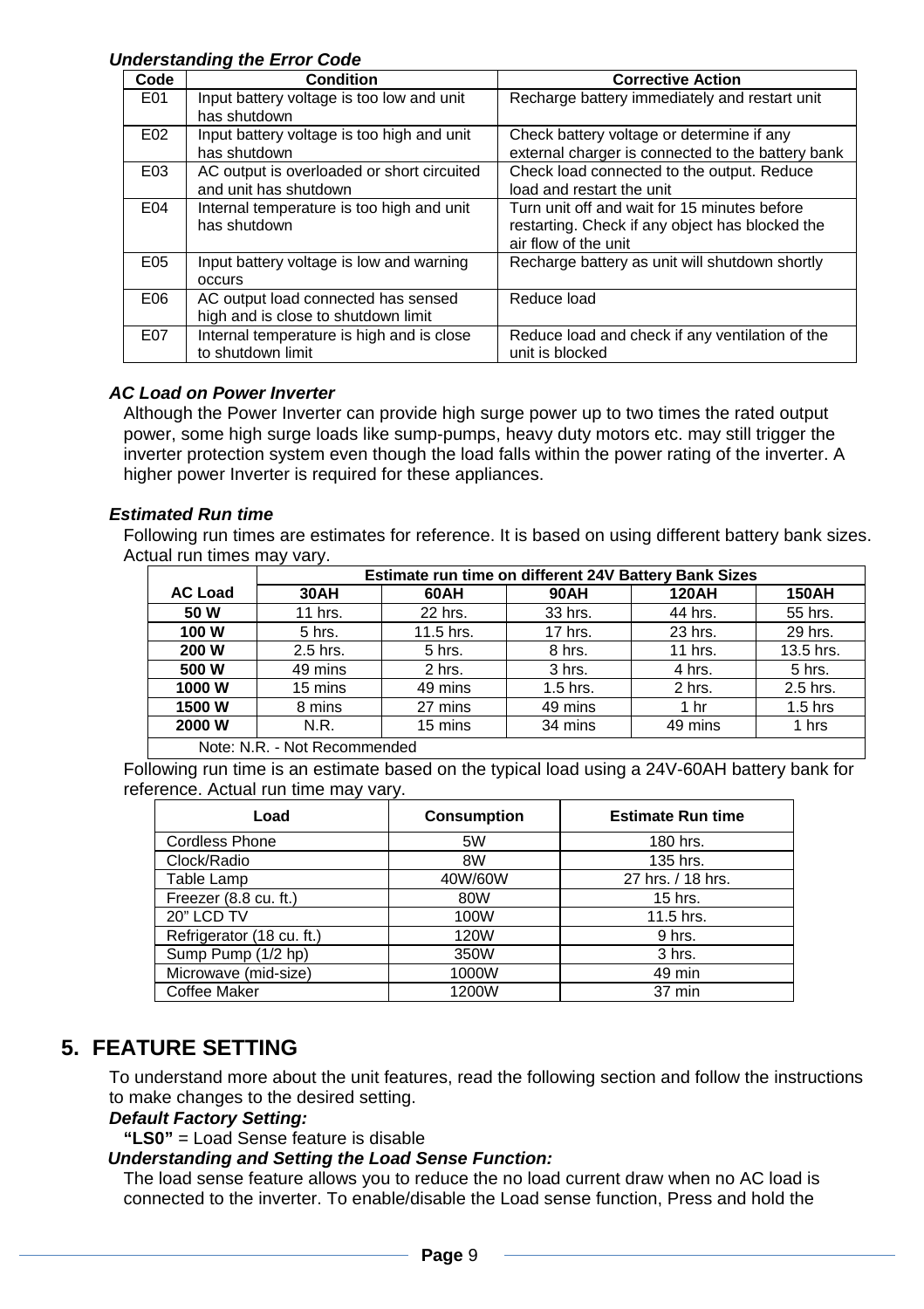"**Power/Select**" button for 5 second to enter *Load Sense* select mode, display shows current setting ("**LS0**" = Load sense is disable, "**LS1**" = Load Sense is disable). Press "**Power/Select**" button once to change setting. The unit will automatically exit the select mode after 5 seconds.

## **6. TROUBLESHOOTING**

To troubleshoot the unit, please note the error code displayed on the main unit and review "Understanding the Error Codes" in section 4.

| Problem           | <b>Possible Cause/Condition</b> | <b>Solution</b>                                                                                   |
|-------------------|---------------------------------|---------------------------------------------------------------------------------------------------|
| No AC Output. All | The unit is off.                | Turn the unit ON (Press and hold the "Power/Select"                                               |
| the LEDs and the  |                                 | button for a second until a beep is sounded)                                                      |
| display are off.  | No power coming into unit.      | Check if the DC Fuse or the DC Disconnect switch (if<br>installed) is either blown or turned OFF. |
| No AC Output.     | Check error code on display     | Verify the error condition and make correction                                                    |
| Status LED is in  | GFCI on 120V model              | Check load for Ground Fault and reset the GFCI                                                    |
| Amber             | (SW2420) is tripped             |                                                                                                   |
| AC Output is      | Load Sense function is          | Disable Load Sense function by changing the unit                                                  |
| turning ON and    | enabled and Load connected      | setting or increase the AC load connected to unit to                                              |
| OFF every few     | to unit is less than the        | >10W                                                                                              |
| seconds           | threshold setting. (<10W)       |                                                                                                   |

## **7. SPECIFICATIONS**

*Note: Specifications are subject to change without notices.* 

| <b>Specification</b>                                               | <b>True Sine Wave Series</b>          |                                 |  |
|--------------------------------------------------------------------|---------------------------------------|---------------------------------|--|
|                                                                    | SW2420                                | <b>SW2420i -EU,UK,AU</b>        |  |
| Inverter                                                           |                                       |                                 |  |
| <b>AC Output Power</b>                                             |                                       | 2000W                           |  |
| <b>AC Output Current</b>                                           | 16.7A                                 | 8.7A                            |  |
| AC Surge Power (Peak)                                              |                                       | 4000W                           |  |
| AC Output Voltage / Frequency                                      | 120 VAC / 60 Hz                       | 230 VAC / 50 Hz                 |  |
| <b>AC Output Waveform</b>                                          |                                       | <b>True Sinewave</b>            |  |
| <b>AC Output Socket</b>                                            | 2 pc (20A GFCI)                       | 2 pc                            |  |
| Nominal DC Input Voltage                                           |                                       | 25.0 VDC                        |  |
| No Load battery draw                                               |                                       | < 0.6 ADC (with Load Sense OFF) |  |
|                                                                    |                                       | < 0.1 ADC (with Load Sense ON)  |  |
| DC Input Voltage operating range                                   |                                       | $21.0 - 31.0$ VDC               |  |
| Under Voltage Alarm                                                |                                       | 22.4 VDC                        |  |
| Under Voltage Shutdown                                             | 21.0 VDC                              |                                 |  |
| <b>Under Voltage Recovery</b>                                      | 23.6 VDC                              |                                 |  |
| Over Voltage Shutdown                                              | 31.0 VDC                              |                                 |  |
| <b>Load Sense</b>                                                  |                                       |                                 |  |
| 'ON' Threshold                                                     | >10W                                  |                                 |  |
| 'OFF' Threshold<br>$<$ 3W                                          |                                       |                                 |  |
| <b>USB</b>                                                         |                                       |                                 |  |
| <b>USB Port</b>                                                    | 5V, 2.1 A                             |                                 |  |
| <b>Safety and Environmental</b>                                    |                                       |                                 |  |
| Conformance                                                        | cETLus                                |                                 |  |
| <b>Agency Markings</b>                                             | ETL                                   | <b>CE</b>                       |  |
| <b>Operating Temperature</b>                                       | 0°C to 40°C (32°F to 104°F)           |                                 |  |
| Storage Temperature                                                | -20°C to 60°C (-4°F to 140°F)         |                                 |  |
| <b>Relative Humidity</b>                                           | 5-90% noncondensing                   |                                 |  |
| Up to 9,843ft (3000m) above sea level<br><b>Operating Altitude</b> |                                       |                                 |  |
| <b>Weights and Dimensions</b>                                      |                                       |                                 |  |
| Weights                                                            | 11.5 lbs. (5.2 kg)                    |                                 |  |
| <b>Dimensions</b>                                                  | 16.3 x 9.1 x 4.3" (41.4 x 23 x 11 cm) |                                 |  |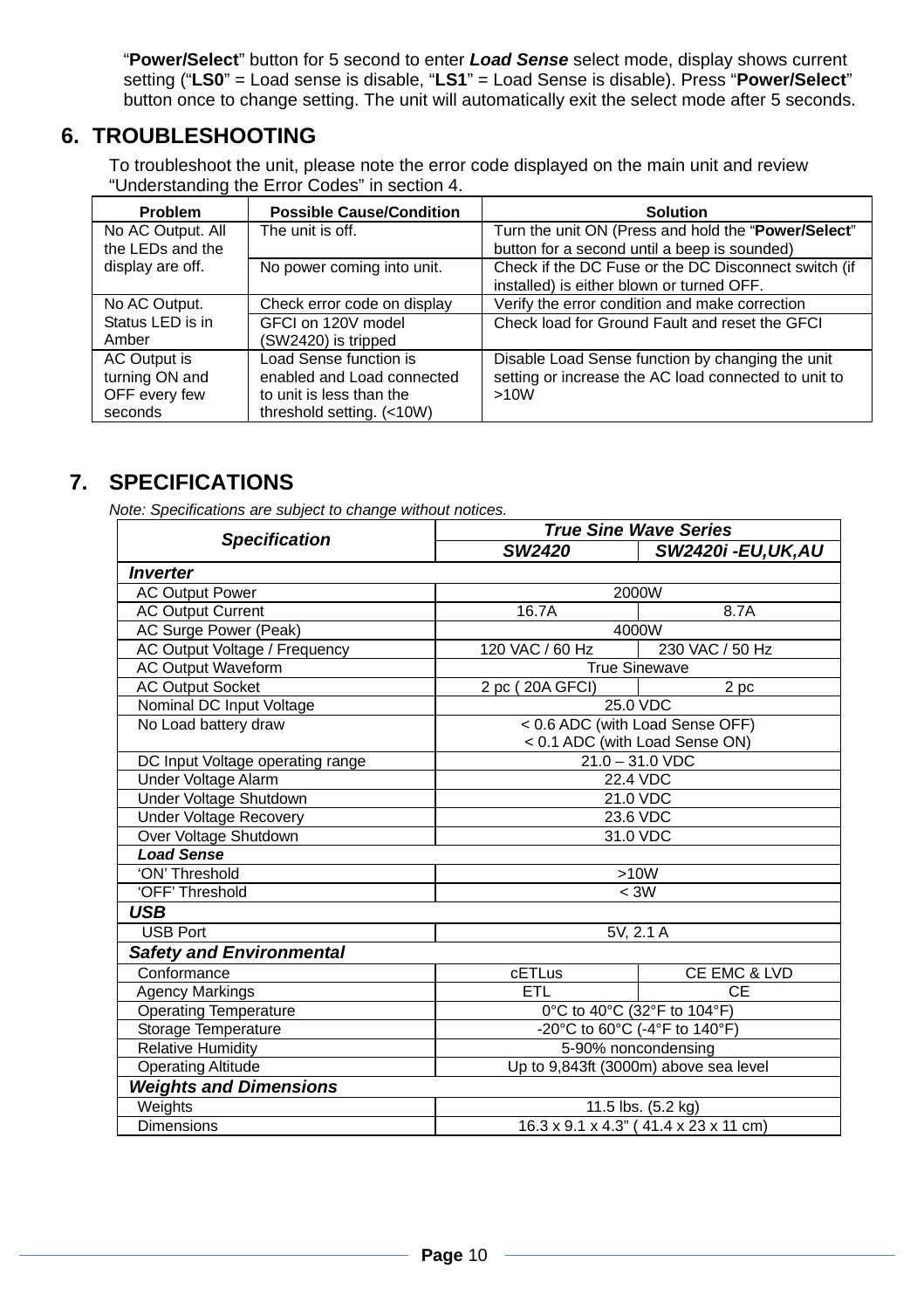## **8. WARRANTY**

#### **One Year Limited Warranty**

The limited warranty program is the only one that applies to this unit, and it sets forth all the responsibilities of KISAE. There is no other warranty, other than those described herein. Any implied warranty of merchantability of fitness for a particular purpose on this unit is limited in duration to the duration of this warranty.

This unit is warranted, to the original purchaser only, to be free of defects in materials and workmanship for one year from the date of purchase without additional charge. The warranty does not extend to subsequent purchasers or users.

Manufacturer will not be responsible for any amount of damage in excess of the retail purchase price of the unit under any circumstances. Incidental and consequential damages are specifically excluded from coverage under this warranty.

This unit is not intended for commercial use. This warranty does not apply to damage to units from misuse or incorrect installation/connection. Misuse includes wiring or connecting to improper polarity power sources.

#### **RETURN/REPAIR POLICY:**

If you are experiencing any problems with your unit, please contact our customer service department at info@kisaetechnology.com or Phone 1-877-897-5778 before returning product to retail store. After speaking to a customer service representative, if products are deemed nonworking or malfunctioning, the product may be returned to the purchasing store within 30 days of original purchase. Any defective unit that is returned to manufacturer within 30 days of the date of purchase will be replaced free of charge.

If such a unit is returned more than 30 days but less than one year from the purchase date, manufacturer will repair the unit or, at its option, replace it, free of charge. If the unit is repaired, new or reconditioned replacement parts may be used, at manufacturer's option. A unit may be replaced with a new or reconditioned unit of the same or comparable design. The repaired or replaced unit will then be warranted under these terms for the remainder of the warranty period. The customer is responsible for the shipping charges on all returned items.

#### **LIMITATIONS:**

This warranty does not cover accessories, such as adapters and batteries, damage or defects result from normal wear and tear (including chips, scratches, abrasions, discoloration or fading due to usage or exposure to sunlight), accidents, damage during shipping to our service facility, alterations, unauthorized use or repair, neglect, misuse, abuse, failure to follow instructions for care and maintenance, fire and flood.

If your problem is not covered by his warranty, call our Customer Service Department at info@kisaetechnology.com or 1-877-897-5778 for general information if applicable.